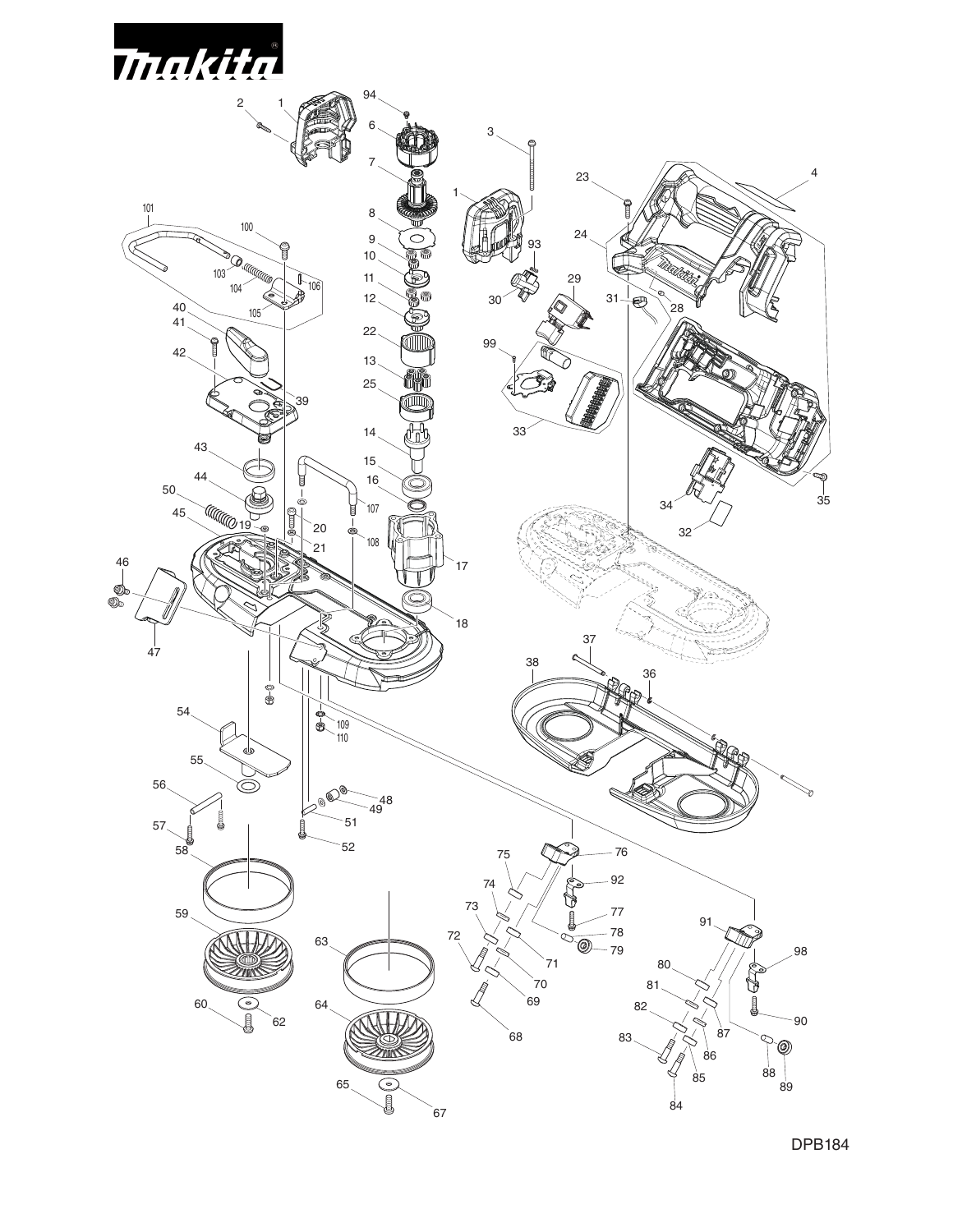| Item No. | <b>Type</b> | Sub  | Part No. | <b>Description</b>          | Qty            | Unit       |
|----------|-------------|------|----------|-----------------------------|----------------|------------|
| 001      |             |      | 183P67-0 | MOTOR HOUSING SET           | 1              | <b>SET</b> |
| 002      |             |      | 266130-9 | TAPPING SCREW BIND PT 3X16  | $\overline{4}$ | PC.        |
| 003      |             |      | 911188-0 | PAN HEAD SCREW M4X60        | 4              | PC.        |
| 004      |             |      | 857F40-3 | <b>DPB184 NAME PLATE</b>    | 1              | PC.        |
| 006      |             |      | 629482-3 | <b>STATOR</b>               | 1              | PC.        |
| 007      |             |      | 619628-9 | <b>ROTOR</b>                | 1              | PC.        |
| 008      |             |      | 253474-6 | <b>LOCK WASHER</b>          | 1              | PC.        |
| 009      |             |      | 226923-6 | SPUR GEAR 13                | 3              | PC.        |
| 010      |             |      | 140M80-3 | SPUR GEAR 14B COMPLETE      | 1              | PC.        |
| 011      |             |      | 226923-6 | SPUR GEAR 13                | 3              | PC.        |
| 012      |             |      | 140M81-1 | SPUR GEAR 16 COMPLETE       | 1              | PC.        |
| 013      |             |      | 226924-4 | SPUR GEAR 11                | 5              | PC.        |
| 014      |             |      | 140T74-0 | SPINDLE COMPLETE            | 1              | PC.        |
| 015      |             |      | 211247-3 | BALL BEARING 6002DDW        | 1              | PC.        |
| 016      |             |      | 257348-3 | <b>RING 15</b>              | 1              | PC.        |
| 017      |             |      | 319980-2 | <b>GEAR HOUSING</b>         | 1              | PC.        |
| 018      |             |      | 211247-3 | BALL BEARING 6002DDW        | 1              | PC.        |
| 019      |             |      | 262130-7 | <b>URETHANE RING 4</b>      | 1              | PC.        |
| 020      |             |      | 265382-9 | HEX. SOCKET HEAD BOLT M5X20 | 1              | PC.        |
| 021      |             |      | 262130-7 | <b>URETHANE RING 4</b>      | 1              | PC.        |
| 022      |             |      | 226921-0 | <b>INTERNAL GEAR 40</b>     | 1              | PC.        |
| 023      |             |      | 911138-5 | PAN HEAD SCREW M4X20        | 4              | PC.        |
| 024      |             |      | 183R21-6 | <b>HANDLE SET</b>           | 1              | PC.        |
|          |             | INC. | 263005-3 | <b>RUBBER PIN 6</b>         | $\overline{c}$ | PC.        |
|          |             | INC. | 818N48-0 | <b>CAUTION LABEL</b>        | 1              | PC.        |
|          |             | INC. |          | Item No. 28                 |                |            |
| 025      |             |      | 226922-8 | <b>INTERNAL GERA 39</b>     | 1              | PC.        |
| 028      |             |      | 263027-3 | <b>RUBBER PIN 4</b>         | 1              | PC.        |
| 029      |             |      | 651486-7 | SWITCH C3JW-4B-R            | 1              | PC.        |
| 030      |             |      | 412551-5 | <b>LOCK OFF BUTTON</b>      | 1              | PC.        |
| 031      |             |      | 620521-2 | <b>LED CIRCUIT</b>          | 1              | PC.        |
| 032      |             |      | 857F47-9 | DPB184 SERIAL NO. LABEL     | 1              | PC.        |
| 033      |             |      | 620D05-4 | <b>CONTROLLER</b>           | 1              | PC.        |
| 034      |             |      | 643874-2 | <b>TERMINAL</b>             | 1              | PC.        |
| 035      |             |      | 266130-9 | TAPPING SCREW BIND PT 3X16  | 8              | PC.        |
| 036      |             |      | 961017-7 | STOP RING E-3               | $\overline{2}$ | PC.        |
| 037      |             |      | 256689-4 | PIN <sub>4</sub>            | $\overline{c}$ | PC.        |
| 038      |             |      | 412550-7 | WHEEL COVER                 | 1              | PC.        |
| 039      |             |      | 231955-0 | <b>RING SPRING 12</b>       | 1              | PC.        |
| 040      |             |      | 271462-1 | LEVER 54                    | 1              | PC.        |
| 041      |             |      | 911138-5 | PAN HEAD SCREW M4X20        | 4              | PC.        |
| 042      |             |      | 459084-9 | LEVER HOLDER                | 1              | PC.        |
| 043      |             |      | 214408-4 | PLANE BEARING 30            | 1              | PC.        |
| 044      |             |      | 326351-6 | LEVER SHAFT                 | 1              | PC.        |
| 045      |             |      | 140V76-8 | <b>FRAME COMPLETE</b>       | 1              | PC.        |
|          |             | INC. | 424736-1 | <b>SPONGE</b>               | 1              | PC.        |
|          |             | INC. | 263005-3 | <b>RUBBER PIN 6</b>         | 1              | PC.        |
| 046      |             |      | 922224-7 | H.S.H.BOLT M5X16 WITH WG    | $\overline{c}$ | PC.        |
| 047      |             |      | 347696-9 | STOPPER PLATE               | 1              | PC.        |
| 048      |             |      | 267010-2 | <b>FLAT WASHER 5</b>        | $\overline{c}$ | PC.        |
| 049      |             |      | 212199-1 | NEEDLE BEARING 510          | 1              | PC.        |
| 050      |             |      | 234313-9 | <b>COMPRESSION SPRING 9</b> | 1              | PC.        |
| 051      |             |      | 256155-1 | PIN <sub>5</sub>            | 1              | PC.        |
| 052      |             |      | 911138-5 | PAN HEAD SCREW M4X20        | 1              | PC.        |
| 054      |             |      | 162564-3 | <b>SLIDE PLATE</b>          | 1              | PC.        |
| 055      |             |      | 267164-5 | <b>FLAT WASHER 15</b>       | 1              | PC.        |